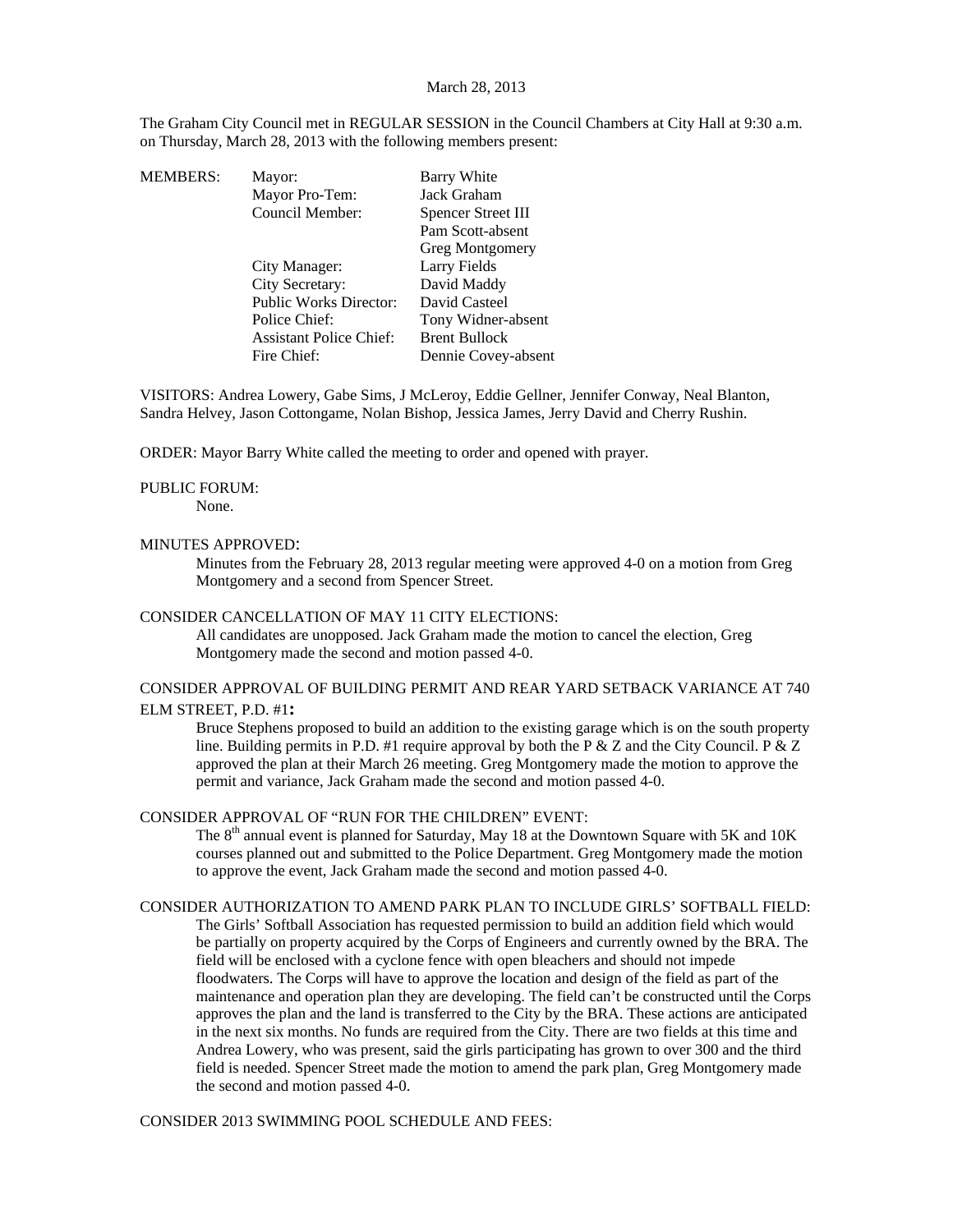Splash Day is scheduled for Saturday, June 1. Regular hours will be Monday through Saturday noon to 5:00 p.m. with family nights on Tuesday and Thursday 6:00 p.m. to 8:00 p.m. There will be no change in prices: ages 9 and under - \$1.00, 10 and older - \$2.00. Private parties are \$75.00 an hour, maximum of two hours. Only local residents can rent the pool. Swimming lessons and senior aerobics will still be offered. Larry said that attendance has been steady. Jack Graham made the motion to approve the schedule and fees, Greg Montgomery made the second and motion passed 4-0.

# CONSIDER CONVENIENCE STATION FEES:

A review of the cost to operate the Convenience Station was given to Council. The average monthly cost to handle the 256 cubic yards the Station normally gets is:

| Personnel:      | \$3,753                        |
|-----------------|--------------------------------|
| Hauling:        | 3,655                          |
| Equipment:      | 1,000                          |
| Utilities, etc. | 250                            |
| Total           | \$8,658 or \$34 per cubic yard |

The City pays IESI \$469 per container to haul off. Our present fee per cubic yard is \$10 and has not been increased in the last 10 years. Past Councils have been concerned that increasing the fee will result in more indiscriminate dumping in the alleys and unoccupied lots. Staff recommended an increase in the minimum charge to at least \$15.00 per cubic yard. Nolan Bishop said that he has 5-6 paying customers per day other than brush drop offs. KGB has suggested staying open on Saturdays. Local residents get 6 yards a year free, a service which needs to be advertised again. Council discussion centered on seeing the Convenience Station as more of a service. Jack Graham made the motion to approve the increase to \$15.00, Spencer Street made the second and motion passed 4-0.

### CONSIDER ELECTRICAL PROVIDER BIDS:

The City obtained the services of 5-Five, an energy advisor, to obtain bids on the City's behalf, compare them, review the contracts and prepare the comparisons. Sixteen providers were approached to provide pricing. Eleven companies responded with pricing and contracts. A review then resulted in five final bids for Council to consider. Green Mountain had the lowest fixed rate and a contract that the advisors recommended. Greg Montgomery made the motion to approve a contract with Green Mountain for four years at a fixed price of .05698 per kWh, Spencer Street made the second and motion passed 4-0.

### CONSIDER ORDINANCE #1003 ESTABLISHING REGULATIONS FOR FISHING IN FIREMEN'S PARK POND:

The City, local groups and citizens have invested in improving and re-stocking the pond in Firemen's park for improved fishing. The ordinance will establish the following rules for fishing:

- 1. Fishing limited to ages 15 and below. Adults may assist children if using the same fishing pole.
- 2. One fishing pole per child.
- 3. Limit 3 fish per day kept per child. No limit on fish caught and released.
- 4. Fishing hours are daylight to dusk.

The cost of the first stocking has been committed from private funds. This was the second reading. Greg Montgomery made the motion to approve the ordinance, Jack Graham made the second and motion passed 4-0.

# CONSIDER ORDINANCE #1004 AMENDING THE GRAHAM MEDICAL AND FAMILY LEAVE ACT:

As required by federal law the City adopted the Medical and Family Act in 2005. A provision of the act allows an employee on FMLA to continue TMRS retirement by making voluntary contributions. The City was notified by TMRS that they do not allow an employee on leave without pay to contribute to their TMRS retirement account. This ordinance removes the provision from the City's adopted act. This was the first reading for the ordinance. Jack Graham made the motion to approve Ordinance #1004, Spencer Street made the second and motion passed 4-0.

### REPORTS:

The monthly Fire Department report reflected 81 incidents, most of which were recue and EMS. Forty five businesses were inspected. The Police Department report reflected 306 calls and fifty